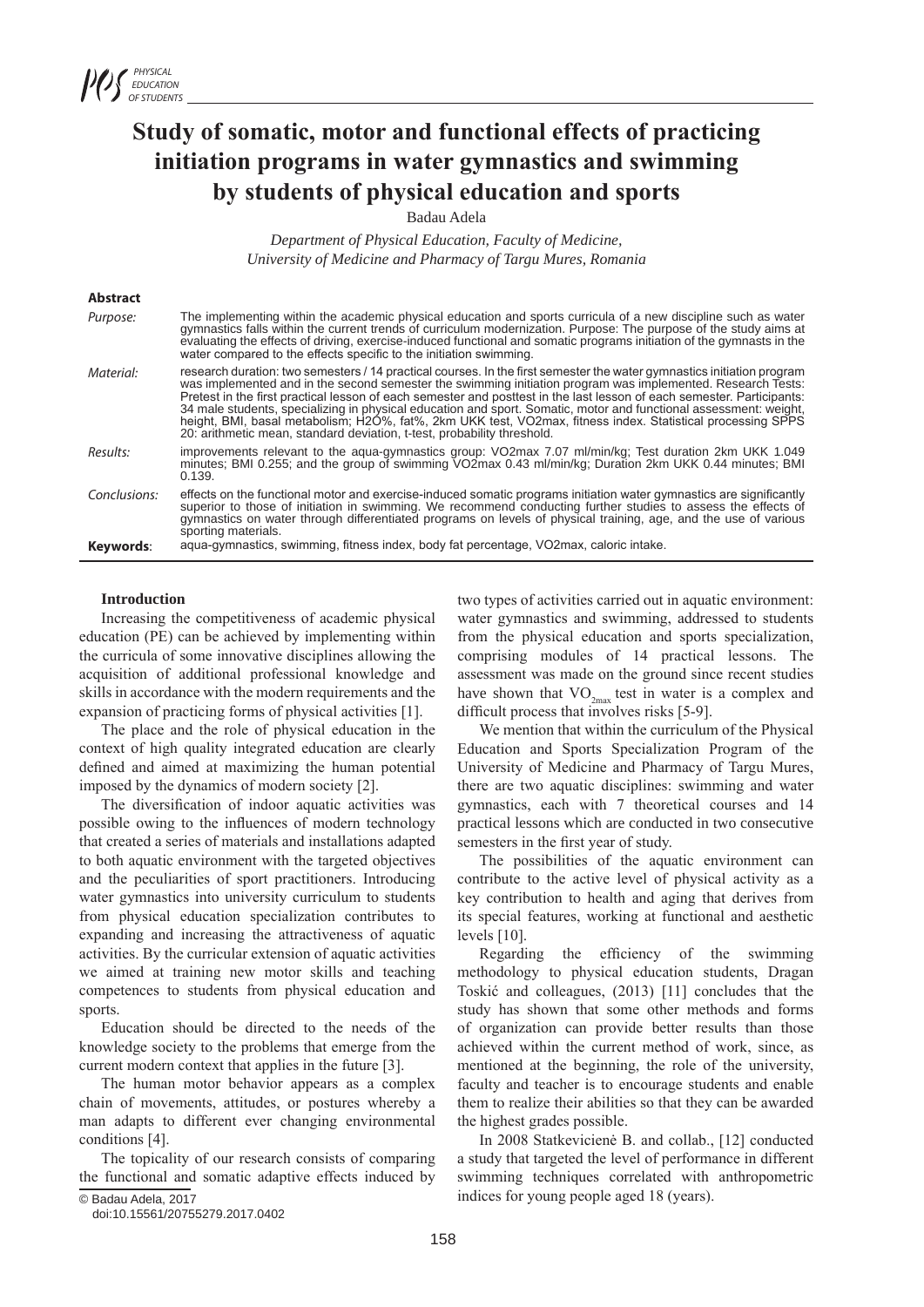

The aquatic environment presents physical properties that facilitate the diversification of movements, among which buoyancy allows three-dimensional movements and positions that can not be reproduced on the ground, stimulating the sensory area of the central nervous system. This force facilitates the possibility of multiple combinations of movement in various plans [13].

Water gymnastics is an optimal combination of: basic and aerobic gym exercises, fitness, stretching and hydromassage, aiming mainly at improving the harmonious physical development, the posture and the motor and functional ability. Water gymnastics is an innovative activity of motor education technology, adapting to specific age and training specificities as well as to individual and group preferences, contributing to the optimal change in behaviors and physical capabilities.

Specialists in the field of motor activities consider that the innovative and attractive use of environments to carry out the activities, of the modern methods and technologies will contribute to the curricular optimization and the skills improvement of the future specialists [1,10,14].

## *Purpose and hypothesis*

Formulating the hypothesis we started from the assumption that initiation in the exercise of water gymnastics programs has superior functional and somatic beneficial effects compared to initiation in swimming practice, during 14 practical lessons per semester, to students in the first year of study from the specialization of physical education and sport.

The study aims to determine the functional and somatic changes induced by practicing two types of aquatic physical activities: water gymnastics and swimming to students from the physical and sports education specialization, first year of study. The functional changes targeted: the vital capacity by the indicator  $VO_{2mn}$  and the fitness index which stands for the motor ability level; the somatic changes: BMI, the body fat and water percentage in relation to the differentiated caloric intake of the two physical aquatic activities- gymnastics in water and swimming.

## **Material and methods**

*Participants:* The research included a number of 34 male students from Physical Education and Sports, 1<sup>st</sup> year, from the University of Medicine and Pharmacy in Tirgu Mures. The research subjects did not practice swimming as a performance sport, their average age  $22.60 \pm 1.95$  years, average height  $1.80 \pm .07$  meters. All participants in this study were volunteers.

*Procedure:* The research was conducted during the academic year 2015-2016 at Salus Spa per Aqua within Targu Mures University of Medicine and Pharmacy, which is equipped with a swimming pool  $1.3 - 2.5$  m deep, 25 m long, 6 Standard lanes. The swimming pool's design allows practicing gymnastics in water over a third of the pool's length where the depth is 1.3 m, and then it increases progressively.

The research was conducted during two semesters, in

the first semester the students were initiated and evaluated in water gymnastics discipline, and in the second semester in swimming discipline - the initiation course. Each discipline included a total of 14 practical lessons of 90 minute duration and 7 theoretical courses.

In the study framework two tests were carried out, as follows:

- In water gymnastics discipline, the pre-test was applied in the first week of semester I, and the posttest in the 14th week of the semester;
- In swimming discipline, the pre-test was applied in the first week of the second semester, and the posttest in the 14th week of the semester.
- The operational water gymnastics programs have been differentiated all along the first semester on three value modules according to the degree of difficulty, the intensity and the complexity of the systems: beginners, intermediates and advanced ones.
- beginner level in a four-lesson period free, simple or complex exercises were performed, aiming to familiarize with the aquatic environment and to learn the specific gymnastics motor skills; the programs' choreography was simple;
- intermediate level- in a six-lesson period exercises with a higher complexity were included through the use of sports objects: palm, dumbbells of 1kg, a pull/ push plate , sandbags attached to the ankles; midlevel choreography;
- advanced level- in a four-lesson period exercises with a degree of difficulty, the acting intensity and complexity were higher and the choreography more complex, using materials and equipment such as: plates, dumbbells weight varying between 2 kg, palmars of greater surface, steppers etc.; elaborate choreography.

The curriculum content of the swimming discipline, conducted during the second semester, included the classic program of 12 lessons of initiation in the technical execution of swimming procedures: crawl, backstroke and breaststroke.

*Tests applied:* Before the start of the motor test, the anthropometric measurement of the subjects, using the magnetic impedance scale, aimed at the following parameters: height (cm), weight (kg), percentage of fat  $(\%)$  and percentage of water  $(\%)$ . In order to evaluate the functional capacity it was applied the 2km UKK test, designed by the Finnish physician Dr. Kenneth Cooper [16], a testing component of Eurofit adult test battery, which consists of 2 km brisk walking in the open air or indoors on the treadmill with a platform's tilt index to "0". We opted for the 2km UKK test because it responds to the study's objective of measuring overall functional capacity and can be applied to both aquatic activities that suppose different body positions and different types of effort. The required parameters to evaluate the 2km UKK walking test were: IMC, age, height, heart rate, and test performing duration. It starts with a slight warming up, the emphasis is on the lower limbs, and then it takes a regular cadence, about 200 meters, until it sets an individually acceptable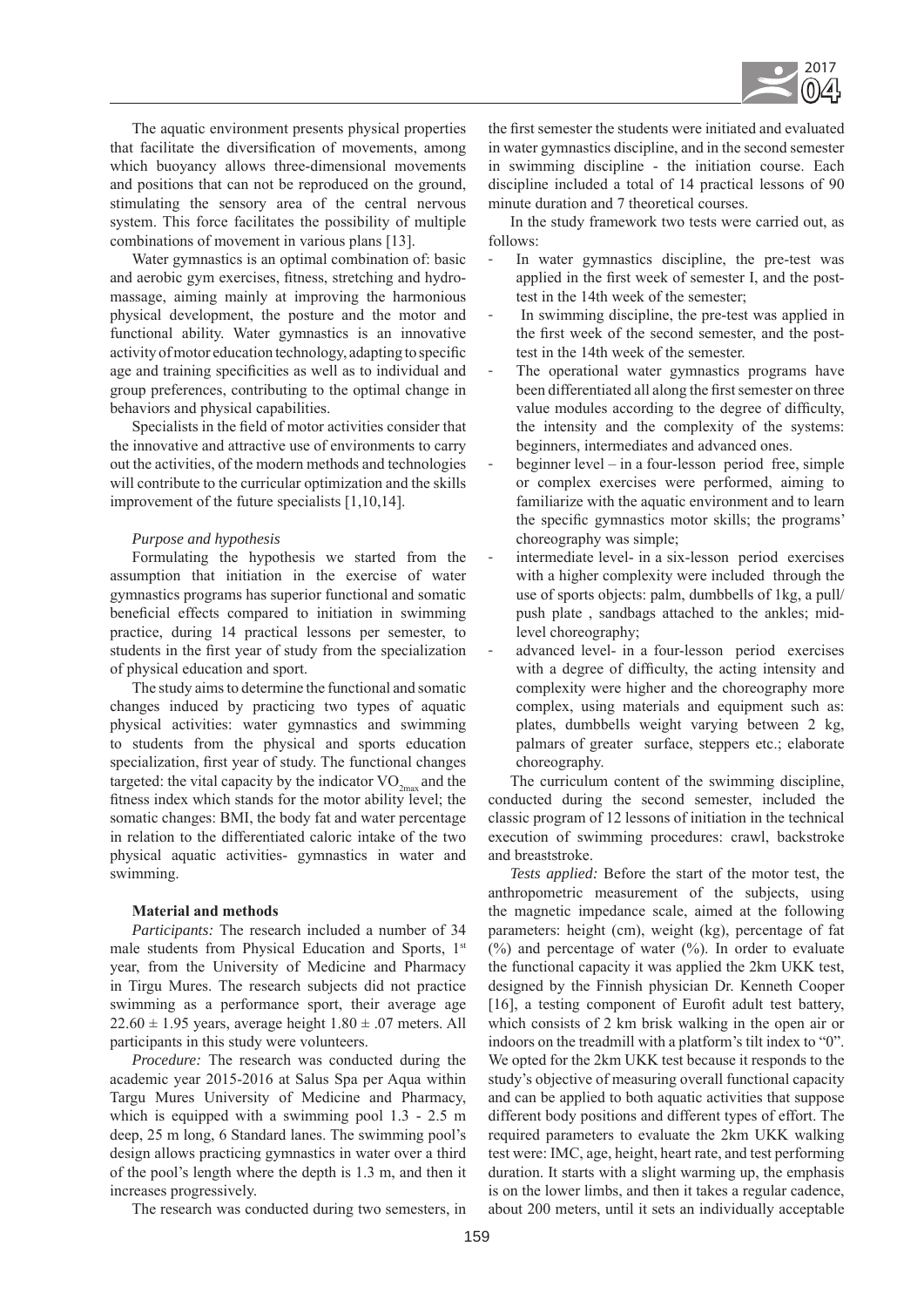pace. Once the test is started, the time taken to cover the 2 km is counted and the heart rate value is recorded at the end of the test.

Based on the results of the 2km UKK test, the fitness index (IF) was calculated according to the formula:

*IF (men) = 420 - (11.6 min + 0.2 sec + 0.56 HR +2.6 BMI) + 0.2 years*

Where: HR - heart rate at the end of the test within one minute; Years - the age of subjects; BMI-weight (kg) / height (m) squared. Interpretation of UKK 2K test results: Depending on the correlation with UKK Institute scores, it has five levels of appreciation: <70 well below the average; 70 - 89 somewhat below average; 90 - 110 average; 110 - 130 something above average; > 130 well above average.

The maximum quantity of oxygen measured in ml /  $\min / kg$  (VO<sub>2max)</sub> included the following parameters: age, BMI, the time obtained in 2 km UKK walking test (min.) and the heart rate at the end of the test, it was calculated by the formula:

$$
VO_{2max}(men) = 184.9 - 4.65 time - HR 0.22 - 0.26 years
$$
  
- 1.05 BMI

Interpretation of  $VO_{2max}$  for 20-29 years on assessment levels is: decreased <25 – Insufficient; 25 – 33 – Average;  $34 - 42 - Good$ ;  $43 - 52$  - Excellent. Where: HR = HR / HRmax X 100.

Basal metabolism (BM) reflected by the caloric requirement of the subject's weight and age, according to the following formula:

$$
BM = 66.47 + 13.75 X Weight X 5 X (100 X H) -6.76 X
$$
  
years

## *Statistical processing*

For statistical calculations, we used SPSS 20.0 for Windows. The statistical analysis included determination of the following: the arithmetic mean (x) and the standard deviation (SD) (Table 1). The calculation of statistical significance between the pre-test and the post-test on the ground targeted, apart from the difference of the arithmetic means of SD, the t-test student too, the significance threshold p, for  $p \le 0.05$  (Table 2).

#### **Results**

As a result of the research done by calculating the arithmetic mean difference between the two tests, there were significant differences in values after conducting water gymnastics lessons compared to those provided in the course of practical classes from the swimming discipline, the basic course as follows (Table 1):

- Body weight, after practicing gymnastics in water, decreased by 0.814 kg compared to 0.483 kg after swimming lessons, the subjects having a normal weight in both tests;
- The time obtained to run the 2km UKK test on

the treadmill, declined by 1049 minutes in water gymnastics group and by 0.44 minutes in swimming group;

- The heart rate (HR) recorded at the end of the test, showed an improvement of 8.733 beats / minute for water gymnastics and only 0.5 beats per minute for swimming;
- Concerning % RH, which is an important indicator to determine the work stress, it decreased by 4.508% in water gymnastics and by only 0.258% in swimming, which is relevant for a more efficient adaptation to effort for water gymnastics compared to swimming;
- The distance resulting from the 2 km distance transformation, specific to the UKK test, and the test time, reported at 60 min, increased by 0.435 in water gymnastics compared to 0.013 km in swimming;
- BMI all the subjects in both tests were within a normal weight > 25, and after the research experiment there was a decrease of 0.255 in water gymnastics group and of 0.139 in swimming group;
- The fitness index (IF) recorded a significant improvement of 17.725 units in water gymnastics group and only 1.075 units in swimming group. The difference is justified by the required effort in water gymnastics activity during which sports teaching materials were used; they require superior/higher efforts for their handling compared to the effort needed at the initiation swimming lessons. In initial testing done at the beginning of the first semester, subjects were within an average fitness level and at the final testing they ascended to something above average level of appreciation. During the holiday period between semesters IF level fell to average which was maintained during the second semester, when the practical works of swimming discipline took place;
- The vital capacity through the indicator  $VO_{2m}$ recorded a significant improvement after practising water gymnastics: 7.07 ml / min / kg, in the first semester of the academic year, starting from the score well to initial testing and reaching the score excellent in the final testing. This improvement of the vital capacity achieved in the first semester was also reflected on the initial test in the swimming activity performed in the second semester, making it possible for subjects to fall within an excellent level in both tests, with a difference between them of 0.43 ml / min  $/kg$ :
- The basal metabolism (BM) by the calories consumption indicator was improved by 11.092 calories after practicing gymnastics in water and by 6646 cal. in swimming, which means a body adaptation to the effort specific to both aquatic activities;
- The body water quantity whose value was calculated by a standard electronic scale recorded a decreased retention of 0.134 liters after exercise in water and of 0173 liters after swimming;
- The body fat was reduced by 0.337% after practicing gymnastics in water and by 0.186% after swimming. The analysis of the differences between the tests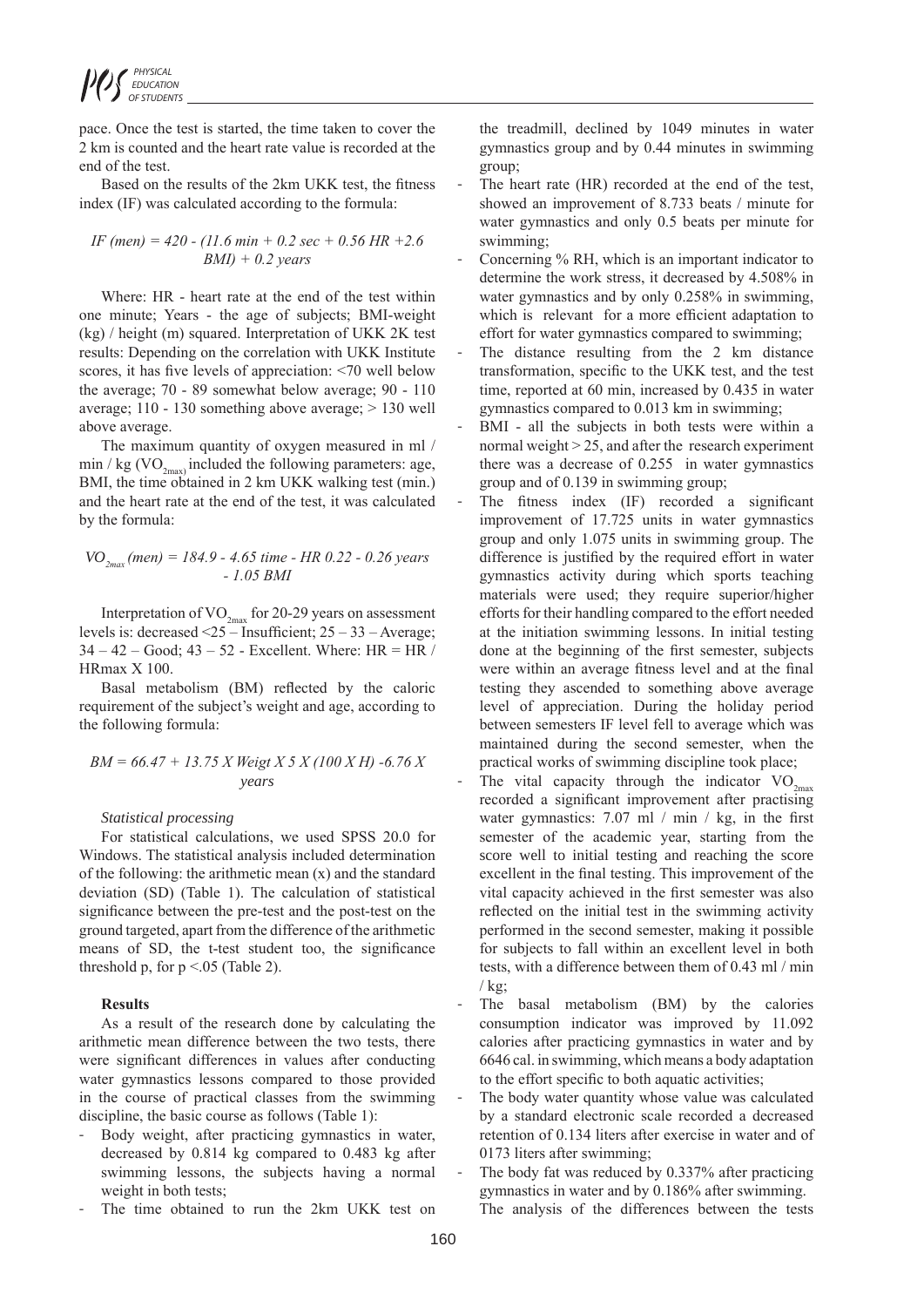

**Table 1**. Descriptive statistics for the results of the tests of somatic and functional for aqua-gymnastics group and swimming group, pretest and post-test

|                             |              | Aqua - gymnastics    | Swimming             |  |  |
|-----------------------------|--------------|----------------------|----------------------|--|--|
| <b>Items</b>                | <b>Tests</b> | $X \pm SD$           | $X \pm SD$           |  |  |
|                             | Pretest      | $78.62 \pm 7.93$     | $78.18 \pm 7.49$     |  |  |
| Weight (kg)                 | Posttest     | $77.81 + 7.48$       | $77.70 \pm 7.04$     |  |  |
|                             | Pretest      | $16.13 \pm 1.00$     | $15.91 \pm .75$      |  |  |
| Duration 2km UKK (min.)     | Posttest     | $15.08 \pm .66$      | $15.47 \pm .76$      |  |  |
|                             | Pretest      | $126.26 \pm 10.74$   | $124.26 \pm 7.67$    |  |  |
| HR (pulse $/$ min)          | Posttest     | $117.53 \pm 6.59$    | $123.76 \pm 7.37$    |  |  |
|                             | Pretest      | $65.18 \pm 5.52$     | $64.16 \pm 3.98$     |  |  |
| $HR(\%)$                    | Posttest     | $60.67 \pm 3.40$     | $63.90 \pm 3.82$     |  |  |
|                             | Pretest      | $7.46 \pm .47$       | $7.76 \pm .44$       |  |  |
| Distance 2km UKK (km)       | Posttest     | $7.97 \pm .35$       | $7.77 \pm .38$       |  |  |
|                             | Pretest      | $24.07 \pm 2.13$     | $23.94 \pm 2.03$     |  |  |
| <b>BMI</b>                  | Posttest     | $23.81 \pm 1.87$     | $23.80 \pm 2.00$     |  |  |
|                             | Pretest      | $103.87 + 16.34$     | $112.50 \pm 14.31$   |  |  |
| Fitness level               | Posttest     | $121.59 \pm 11.40$   | $113.58 \pm 13.33$   |  |  |
|                             | Pretest      | $50.93 \pm 6.74$     | $54.40 \pm 5.92$     |  |  |
| $VO_{2max}$ (ml / min / kg) | Posttest     | $58.00 \pm 4.77$     | $54.83 + 5.54$       |  |  |
|                             | Pretest      | $1898.59 \pm 130.62$ | $1892.09 \pm 125.58$ |  |  |
| <b>BM</b> (Calories)        | Posttest     | $1887.50 \pm 127.12$ | $1885.45 \pm 118.91$ |  |  |
|                             | Pretest      | $50.98 \pm 4.22$     | $50.83 \pm 4.21$     |  |  |
| % $H, O (%)$                | Posttest     | $51.12 \pm 3.85$     | $51.00 \pm 4.20$     |  |  |
|                             | Pretest      | $25.52 \pm 7.86$     | $25.48 + 7.87$       |  |  |
| % Fat (%)                   | Posttest     | $25.18 + 6.58$       | $25.30 \pm 7.37$     |  |  |

X - mean arithmetic; SD - standard deviation.

**Table 2**. Descriptive statistics for the results of the tests of somatic and functional for aqua-gymnastics and swimming groups, between pretest and post-test

|                         | <b>Tests</b>     | Aqua - gymnastics |          |      | <b>Swimming</b>  |         |      |
|-------------------------|------------------|-------------------|----------|------|------------------|---------|------|
| <b>Items</b>            |                  | $X \pm SD$        |          | P    | $X \pm SD$       |         | P    |
| Weight (kg)             | Pretest-posttest | $.80 \pm 1.07$    | 4.12     | .00  | $.48 \pm 1.16$   | 2.27    | .03  |
| Duration 2km UKK (min.) | Pretest-posttest | $1.04 \pm .45$    | 12.59    | .00  | $-0.56 \pm 0.40$ | $-7.63$ | .00. |
| HR (pulse / $min$ )     | Pretest-posttest | $8.73 \pm 4.85$   | 9.85     | .00  | $.50 \pm 1.07$   | 2.54    | .01  |
| HR%                     | Pretest-posttest | $4.50 \pm 2.49$   | 9.88     | .00  | $.25 \pm .55$    | 2.55    | .01  |
| Distance 2km UKK (km)   | Pretest-posttest | $-50 \pm .18$     | $-14.58$ | .00. | $-0.1 \pm .15$   | $-45$   | .65  |
| BMI                     | Pretest-posttest | $.25 \pm .34$     | 4.00     | .00  | $.13 \pm .33$    | 2.23    | .03  |
| Fitness level           | Pretest-posttest | $-17.72 \pm 6.02$ | $-16.12$ | .00. | $-1.07 \pm 3.96$ | $-1.48$ | .14  |
| $VO_{2max}(ml/min/kg)$  | Pretest-posttest | $-7.06 \pm 2.41$  | $-16.01$ | .00. | $-43.3 \pm 1.55$ | $-1.51$ | .14  |
| MB (calories)           | Pretest-posttest | $11.09 \pm 14.73$ | 4.12     | .00  | $6.64 \pm 15.99$ | 2.27    | .03  |
| % H, O $(\%)$           | Pretest-posttest | $-13.3 \pm 1.33$  | $-.54$   | .58  | $-17.7.94$       | $-1.00$ | .32  |
| % Fat (%)               | Pretest-posttest | $.33 \pm 2.53$    | .72      | .47  | $.18 \pm .71$    | 1.43    | .16  |

X - mean arithmetic; SD - standard deviation; T - test-t; P <0.05

by test-t calculation (Table 2) revealed a strong statistical significance in the aqua-gymnastics group at the parameters: weight, duration of the test, heart rate, distance, BMI, IF,  $VO_{2max}$  and basal metabolism parameters and insignificant at the parameters of body water and the amount of fat in the body. In terms of swimming, the analysis of the differences between the two tests reflected statistically significant differences in

parameters: weight, duration of 2km, cardiac / heart rate capacity through HR indicators after effort, % HR, BMI and MB. After practicing swimming through 2km UKK test, there were statistically insignificant differences, for p <0.05, at the following parameters: the distance relative to the time, IF, the vital capacity through the indicator  $VO_{2<sub>max</sub>}$ , the amount of water and fat in the body.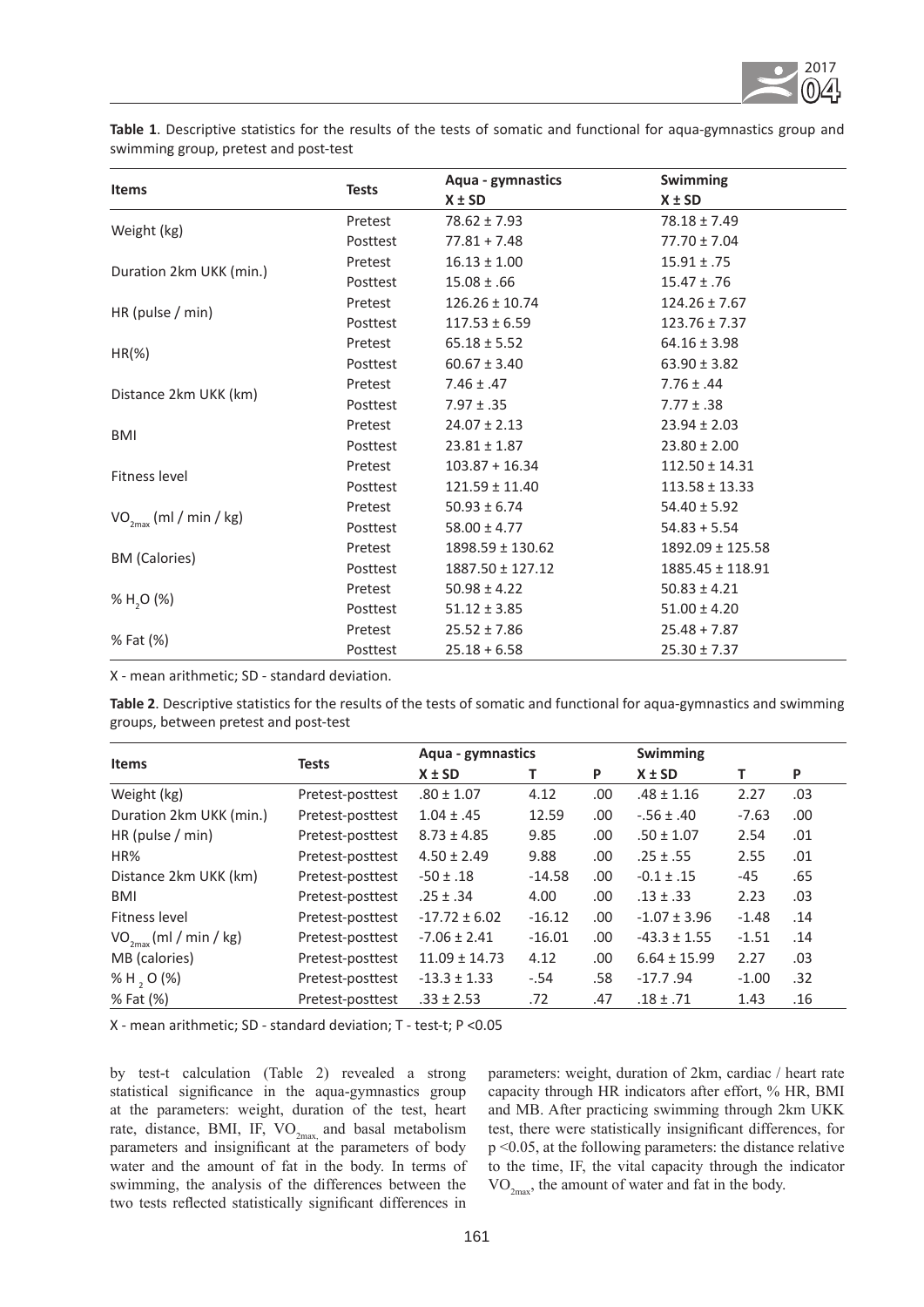

## **Discussions**

Studies on the improvement of cardio-respiratory capacity and of body composition following gymnastics in water have been performed by numerous authors [12, 15-18].

Many authors have quantified the results of reducing the cardiac frequency in the aquatic environment between: 17 p / m while finding that the biological benefits of similar programs, compared to the aquatic environment and the ground have recorded FC values by 13% lower in the aquatic environment [19-21].

Taking into account the results obtained in numerous studies, it has been agreed by the specialists in the field that FC effort values in the aquatic environment compared to the values recorded in exercises on the ground should always be reduced by 10,17 beats / minute to work in an optimal area so as to produce the desired effects.

Studies on the dynamics of physiological indicators, VO2max, heart rate, fitness index, on people aged 20- 26 years old after swimming have been performed by numerous field researchers [17, 22, 23, 24] who found out improvements in the vital and cardiac capacity.

Exercises with portable objects have the role to amplify the effects of general physical development exercises of the body, allowing a more precise control of the movements of the segments and the body as a whole [10].

Determinations of harmony and body composition through IMC, %fat, %water in the body, with direct effect on caloric consumption after practicing a physical activity, have been achieved through numerous studies showing positive effects if they are practiced systematically and under the guidance of specialists [18, 25].

A study conducted on boys practicing recreational swimming, of relatively equal age to the subjects of our research [23] revealed that the average value of  $VO_{2m}$ is around  $45.59 \pm 9.32$  ml / kg.min, without obtaining a significant progress after testing in consecutive days after practicing the crawl swimming procedure.

Regarding the energy consumption, it was found and it is recognized that it is inferior in water compared to the ground, due to the cardiac frequency, which for the same type of effort is inferior, by the neuromuscular activity of the postural muscles [26, 27].

In recreational aquatic motor activities, according to the existing studies, the higher the number of limbs involved in motion, the more concomitant the body's response to effort is observed [28, 29].

The effort in water gymnastics is aerobic and depends on the objectives and materials used, so the researchers [30-31] noticed that at a heart rate of 110 beats per minute the effort self-perception is quite slight, with a  $VO<sub>2</sub>$  of 40%, at a value of 130 beats per minute it is hard,  $\overline{VO}_{2\text{max}}$ 

50%, at 150 beats / min hard,  $VO_{2max}$  75% and above this value the perception is very hard, and the effort is anaerobic, which is not indicated in this type of activity.

According to the Romanian Swimming Federation, six effort zones have been differentiated according to their intensity, the first four zones aiming at speed swimming, performance resistance with predominantly anaerobic and mixed, zone 5 is aimed at intensity effort between 60-85% and the sixth one refers to the lower aerobic effort zone: It is the area of the compensatory effort, the heart rate is below 120 beats/ min; It has utility in learning and improving the technique, in warming up and post-effort relaxation [32].

A study of the fitness index using the same 2Km UKK test at Ukrainian students from Physical Education showed a value of 101.89, an inferior value compared to our students at the initial test, which was 103.87 [22].

The education should be changed. This change is produced under the influence of the pedagogical tradition that of the contemporary word problem and the future being aware that future order to the present [33].

### **Conclusions**

The results of the research confirm the hypothesis, so values referring to the somatic indexes, the functional motor indexes recorded by the aqua-gymnastics group were superior compared to those in the swimming group.

The functional, motor and somatic effects induced by practicing initiation programs in water gymnastics have significantly higher effects than practicing an initiation program in swimming. Superior results recorded by the students from the physical education and sports program in the framework of this research through the exercise of water gymnastics programs are the result of the specific methodology that allows for a variation of effort and a diversification of the content higher than the one conducted for the initiation programs in swimming.

Gymnastics in water allows for the customization of programs according to the physical level of subjects, and the use of sports materials allows for an efficient and varied effort dosing, contributing to the optimization of the somatic, motor and functional capacity of the practitioners.

We recommend conducting further studies to assess the effects of gymnastics in water on other groups of students through differentiated programs by levels of physical training, age and the use of various sporting materials.

# **Conflict of interests**

The author declares that there is no conflict of interests.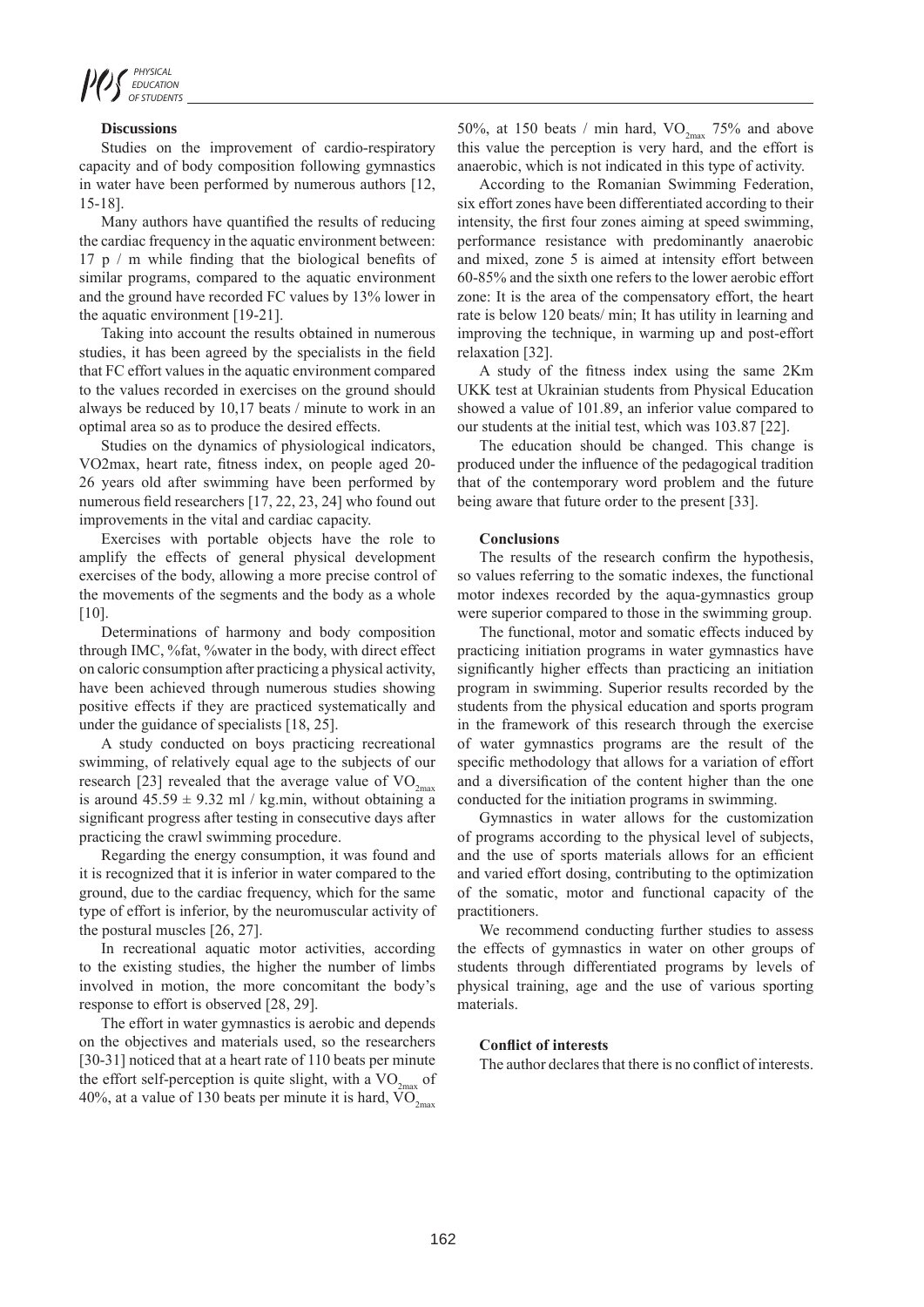

## **References**

- 1. Badau D. The educational impact of implementation the education through adventure discipline in physical education and sports academic curriculum. *Physical education of students*, 2017;21(3):108-115. doi:10.15561/20755279.201 7.0302
- 2. Badau D. *Investigational Approaches of the Human Physical Potential*, Publisher International Science Culture and Sport Association; 2017. doi:10.13140/RG.2.2.22534.37442
- 3. Badau D. Sport counseling-a new approach to improve the performances. *Annals of Dunarea de Jos University of Galati - Fascicle XV: Physical Education and Sport Management.* 2014;1:24-8.
- 4. Badau D. *Ambidextrous in motor activity*, Transilvania University Publish House; 2006. (in Romanian)
- 5. Léger LA, Seliger V, Brassard L. Backward extrapolation of VO<sub>2max</sub> values from the O<sub>2</sub> recovery curve. *Med Sci Sports Exerc.* 1980;12:24-27.
- 6. Montpetit RR, Léger LA, Lavoie JM, Cazorla G. VO<sub>2</sub> peak during free swimming using the backward extrapolation of the O2 recovery curve. *Eur J Appl Physiology.* 1981;47:385- 91.
- 7. Zamparo P, Lazzer S, Antoniazzi C, Cedolin S, Avon R, Lesa C. The interplay between propelling efficiency, hydrodynamic position and energy cost of 583 front crawl in 8 to 19 year-old swimmers. *European Journal of Applied Physiology.* 2008;104(4):689-99. doi:10.1007/s00421-008- 0822-7
- 8. Zamparo P, Swaine IL. Mechanical and propelling efficiency in swimming derived from exercise using a laboratory-based whole-body swimming ergometer. *Journal Applied Physiology.* 2012;113:584-94. doi:10.1152/ japplphysiol.00324.2012.
- 9. Chaverri D, Iglesias X, Schuller T, Hoffmann U, Rodríguez F. Estimating peak oxygen uptake based on postexercise measurements in swimming. *Appl Physiol Nutr Metab.* 2016;41(6):588-96. doi:10.1139/apnm-2015-0524.
- 10.Badau A, Badau D. *Aqua-pullpush-gym. An novative method of gymnastic in water*. Transilvania University Publish House; 2011.
- 11. Toskić D, Lilić L, Milenković V, Toskić. Comparative analysis of different curricula on students' swimming techniquesac quisition. *Research in Kinesiology.* 2014;42(2):96-99.
- 12.Statkevičienė B, Venckūnas T. Athletes' anthropometrical measurements and physical capacity influence on learning competitive swimming techniques. *Acta Medica Lituanica*. 2008;15(4):229–34.
- 13.Mendez Resende S. *New protocol of hydrotherapy in the recovery of balance and prevention of falls in elderly* [PhD thesis]. Catholic University Goiás; 2007. [cited 2017 Apr 24]. Available from:http://tede2.pucgoias.edu.br:8080/ bitstream/tede/3060/1/Selma%20Mendes%20Resende.pdf (In Portuguese)
- 14.Kudryavtsev MD, Kopylov YA, Kuzmin VA, Ionova OM, Yermakova TS. Personality oriented system of strengthening of students' physical, psychic and socialmoral health. *Physical education of students*. 2016;3:43–52. doi:10.15561/20755279.2016.0308
- 15.Takeshima N, Rogers ME, Watanabe WF, Brechue WF, Okada A, Yamada T, Islam MM, Hayano J. *Water –* Based exercise improves health – related aspects of fitness in older women. *Med. Sci. Sports Exerc*. 2002;33(3):544–51.
- 16.Badau D, Prebeg G, Mitić D, Badau A. Fitness index and VO2max of physical education students, *Ovidius University Annals, Series Physical Education and Sport, Science,*

*Movement and Health.* 2015;15(2 Supplement):246-51.

- 17. Costa AV, Costa MC, Gomes JLB, Guimarães FJSP, Barbosa TM. Applicability of an indirect  $VO_{2max}$  Test: its association with the 400 meters freestyle performance. *Motriz: Revista de Educação Física.* 2016;22(4):304-9. doi:10.1590/S1980-6574201600040014
- 18.Mehrzad S, Saeid S, Rouholah F. Study of body mass index (BMI), body fat percent (%bf), and waist to hip ratio (WHR) in male physical education students. P*hysical education of students.* 2015;3:74-78. doi:10.15561/20755279.2015.0309.
- 19.Windhorst MY, Chossek V. *Aquatic exercise association manual*. Port Washington, WI: Aquatic exercise association; 1988.
- 20.Lindle J. Water exercise research. *AKWA,* 1989;3(4):11-3.
- 21.Colado JC, Moreno JA. *Fitness acuatico*. INDE Publicaciones: Zaragoza; 2001.
- 22.Pavlović R. Evaluation of fitness index and maximal oxygen consumption of students using the UKK 2 km walk test. *Journal of Physical Education and Sport*. 2016;16(1):269- 74. doi:10.7752/jpes.2016.01043
- 23.Clemente-Suárez VJ, Dalamitros A, Ribeiro J, Sousa A, Fernandes RJ, Vilas-Boas JP. The effects of two different swimming training periodization on physiological parameters at various exercise intensities. *Eur J Sport Sci.*  2017;17(4):425-32. doi:10.1080/17461391.2016.1253775
- 24.Kyselovičová O, Labudová L, Zemková E, Čierna D, Jeleň M. **A**nthropometric and cardiovascular variables of elite athletes. *Acta Facultatis Educationis Physicae Universitatis Comenianae*. 2016;56(2):143-58. doi:10.1515/ afepuc-2016-0012
- 25.Petrenko N, Loza TA. Model of recreational and training sessions based on the use of funds aqua professionally applied in the preparation of students of economics. *Physical Education of Students.* 2014;18(4):32-6. doi:10.6084/ m9.figshare.974481.v1
- 26.Borg G, Hassmen P, Lagertrom M. Perceived exertion related to heart rate and blood lactate during arm and leg exercise. *Eur J Appl Physiol Occup Physiol.* 1987*;*56(6):679-85.
- 27.Bouchard C, Shephard E. *Physical Activity, Fitness and Health.* International Preceeding and Consensus Statement. Champaing: Human Kinetics Publisheres; 1994.
- 28.Darby LA, Yaeckle BC. Physiological responses during two types of exercise performed on land and in water. *J Sports Med Phys Fitness.* 2000;40(4):303-11.
- 29.Barbosa TM, Marinho DA, Reis VM, Silva AJ, Bragada JA. Physiological Assessment of Head-Out Aquatic Exercises in Healthy Subjects: A Qualitative Review. *Journal of Sports Science & Medicine*. 2009;8(2):179-189.
- 30.Colado JC, Borreani S, Pinto SS, Tella V, Martin F, Flandez J, Kruel LF. Neuromuscular Responses During Aquatic Resistance Exercise With Different Devices and Depths, *J Strength Cond Res.* 2013;27(12):3384-90. doi:10.1519/ JSC.0b013e3182915ebe
- 31.Borg G. *Perceived Exertion and Pain Scales. Champaign*, IL: Human Kinetics Publishers; 1998.
- 32.Marinescu G. *Children and performance in swimming*, Publishing by Romanian Federation of Swimming: Bucharest; 1998. (in Romanian)
- 33.Ion-Ene M, Neofit A. The early education in the educational new context, *Universitaria*. 2016;18:54-9.